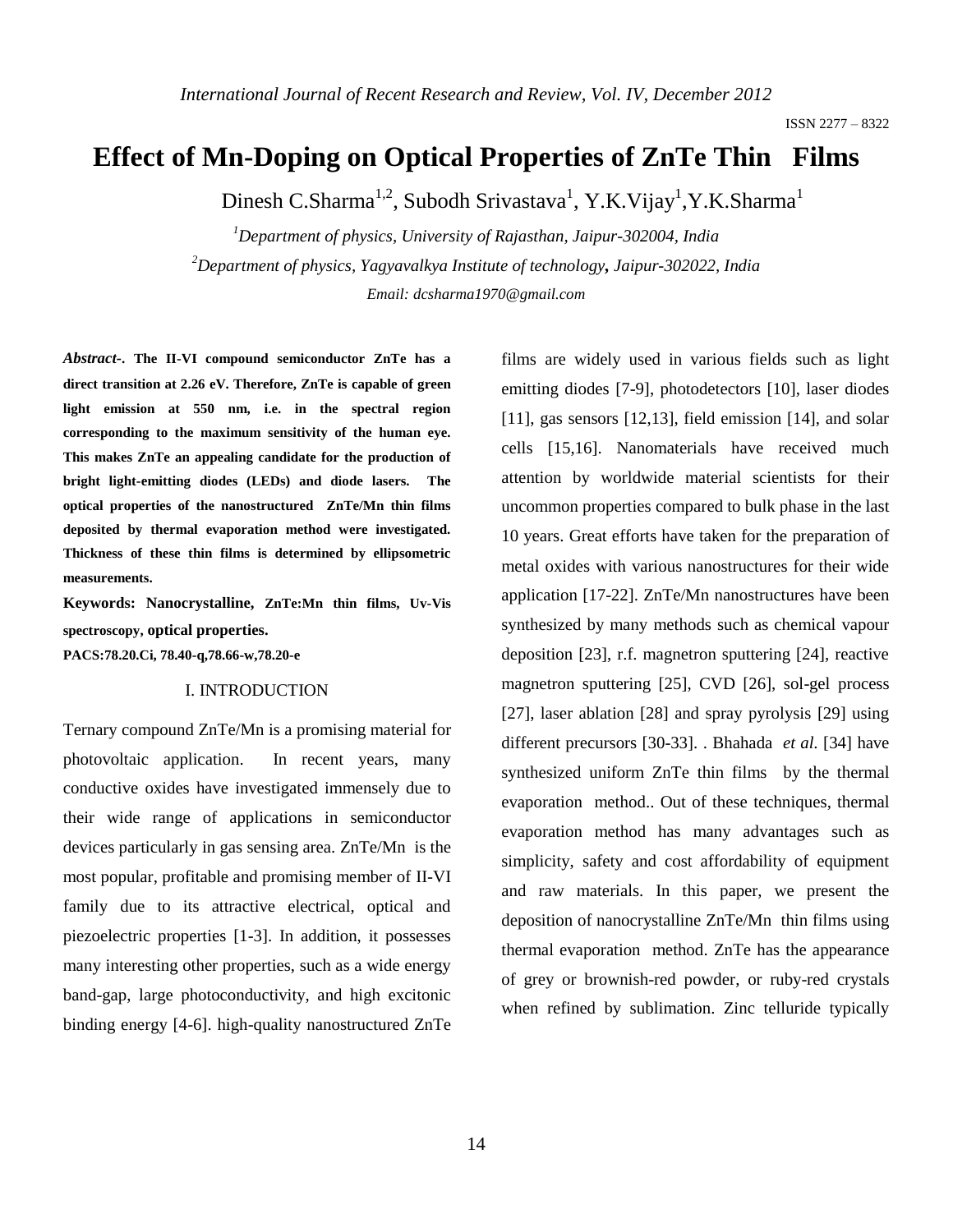had a cubic (sphalerite, or ["zincblende"](http://en.wikipedia.org/wiki/Zincblende)) crystal structure, but can be also prepared as [hexagonal](http://en.wikipedia.org/wiki/Hexagonal_(crystal_system)) crystals [\(wurzite](http://en.wikipedia.org/wiki/Wurzite) structure). Irradiated by a strong optical beam burns in presence of oxygen. Its [lattice constant](http://en.wikipedia.org/wiki/Lattice_constant) is 0.61034 nm, allowing it to be grown with or on [aluminium antimonide,](http://en.wikipedia.org/wiki/Aluminium_antimonide) [gallium antimonide,](http://en.wikipedia.org/wiki/Gallium_antimonide) [indium](http://en.wikipedia.org/wiki/Indium_arsenide)  [arsenide,](http://en.wikipedia.org/wiki/Indium_arsenide) and [lead selenide.](http://en.wikipedia.org/wiki/Lead_selenide) With some lattice mismatch, it can also be grown on other substrates such as [GaAs,](http://en.wikipedia.org/wiki/GaAs) and it can be grown in thin-film [polycrystalline](http://en.wikipedia.org/wiki/Polycrystalline) (or nanocrystalline) form on substrates such as glass, for example, in the manufacture of [thin-film solar cells.](http://en.wikipedia.org/wiki/Thin-film_solar_cells) In the wurtzite (hexagonal) crystal structure, it has lattice parameters a=  $0.427$  and c= $0.699$  nm.

There does not exist any systematic study on the electrical and optical properties, in particular for ZnTe/Mn films, at varying deposition conditions. We have therefore under taken a systematic study how varying deposition conditions affect the optical, electrical and magnetic properties of ZnTe.



Fig. 1 Structure of ZnTe

#### II. EXPERIMENTAL PROCEDURE

The ZnTe:Mn thin films were prepared using a vacuum coating unit (Hind High Vacuum Company, Bangalore) Model 12A4D. High purity Zn (99.998), Te (99.998) and Mn (99.998) metal powder were taken in the stoichiometric proportion for the preparation of  $Zn_1$ .  $x<sub>x</sub>Mn<sub>x</sub>$ Te alloys with varying Mn composition with  $x =$ 0.1, 0.2 and 0.3. Each material of ZnTe:Mn was weighed by an electronic balance which has a resolution of  $\pm 0.0001$  g, according to percentage of composition to be used. Then the materials were mixed and ground together using an agate mortar and pestle. The material  $(\sim 100 \text{ mg})$  was placed into molybdenum boat and it was heated indirectly by passing current through the electrodes. Cleaned glass slides were used as a substrate. The deposition has been done at vacuum of  $10^{-5}$  torr.

# III. CHARACTERIZATION TECHNIQUES

The Ultraviolet-visible spectroscopy is a useful technique to identify some functional group and optical band gap of material. The absorption spectra were recorded using a Hitachi-330.

A hydrogen or deuterium lamp is used for the ultraviolet region and a tungsten / halogen lamp for visible region, so as to scan the entire range of the spectrometer. Light is passed simultaneously through the sample as well as through the reference cell. The transmitted radiation is detected and the spectrometer records the absorption spectrum by scanning the wavelengths of the light passing through the cells. The schematic diagram of UV-VIS spectroscopy is shown in Figure 2.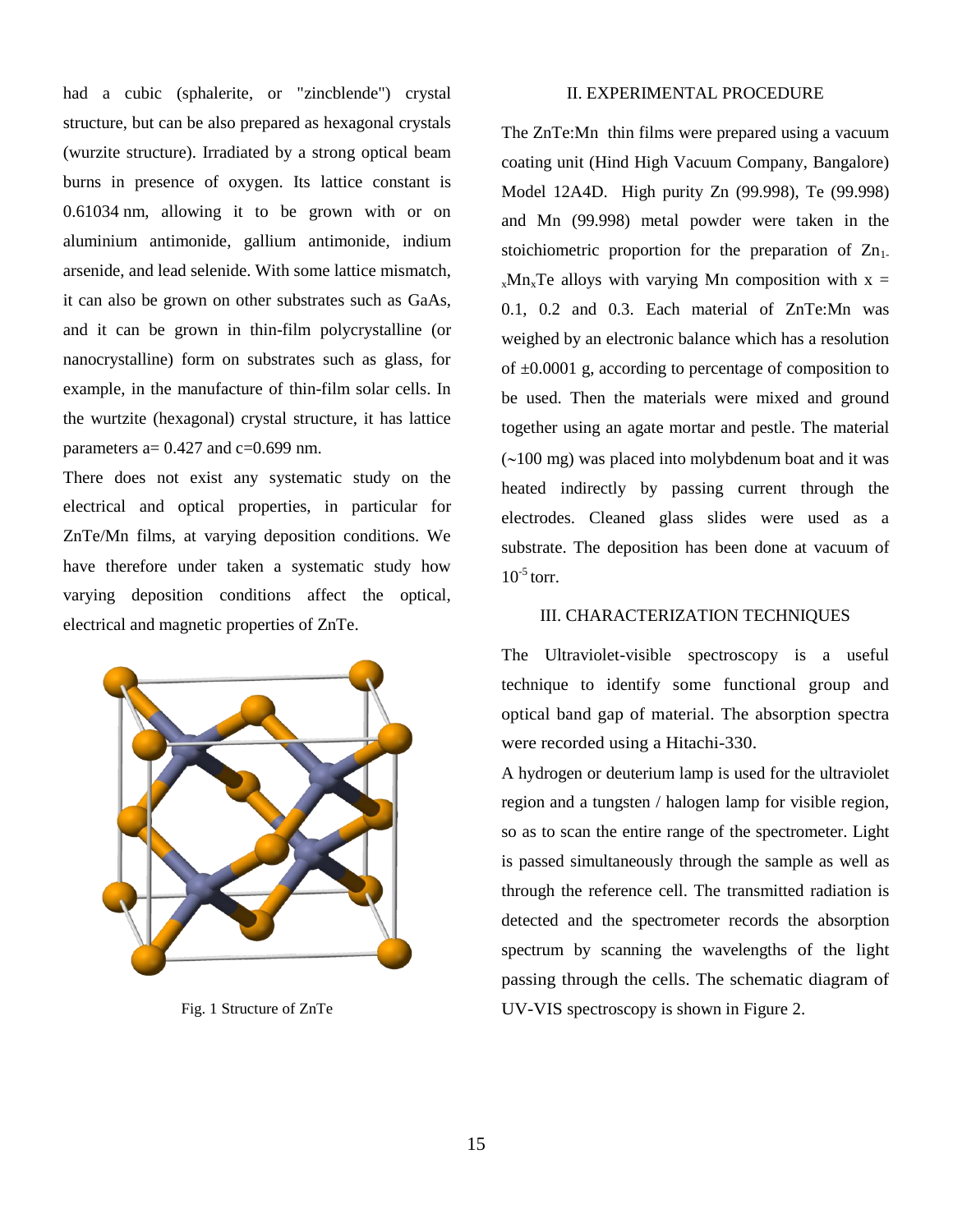

Fig. 2 UV- VIS Spectroscopy

#### *A. Optical Analysis*

The absorbance spectra of the ZnTe and  $Zn_{1-x}Mn_{x}Te$  for  $x= 0.1 \& 0.2$  in figure 3. The spectra reveal that all the films show more absorbance in ultraviolet region corresponding to 200-500 nm spectral region. There is a slight decrease in the absorbance for the doped films due to incorporation of Mn atoms into the ZnTe films  $Zn_{1-x}Mn_xTe$  for  $x=0.1$  & 0.2 thin films are shown. It may be concluded from above studies that optical absorbance decrease below 300 nm but for higher spectral region it is increased in Mn doped ZnTe compared to Zn Te.



Fig.3 Optical Absorbance Spectra of  $Zn_{1-x}Mn_xTe$  Thin Films

The energy band gap of the film can be found by help of the following equation for the direct allowed transition

$$
\alpha h v = A (h v - E_g)^{1/2}
$$

## *B. Thickness Measurement*

Thickness and refractive index (*n*) of as-grown  $Zn_{0.9}Mn_{0.1}Te$ ,  $Zn_{0.8}Mn_{0.2}Te$  and  $Zn_{0.7}Mn_{0.3}Te$  films have been estimated using ellipsometery. The thicknesses and refractive index (*n*) of these three films have been observed  $\approx 240$  nm ( $n=$  2.73), 247 nm ( $n=$ 2.68) and 249 nm  $(n= 2.54)$  respectively. This shows that for Mn doped thin films the refractive index has found to be decreased as the concentration of Mn increased in ZnTe.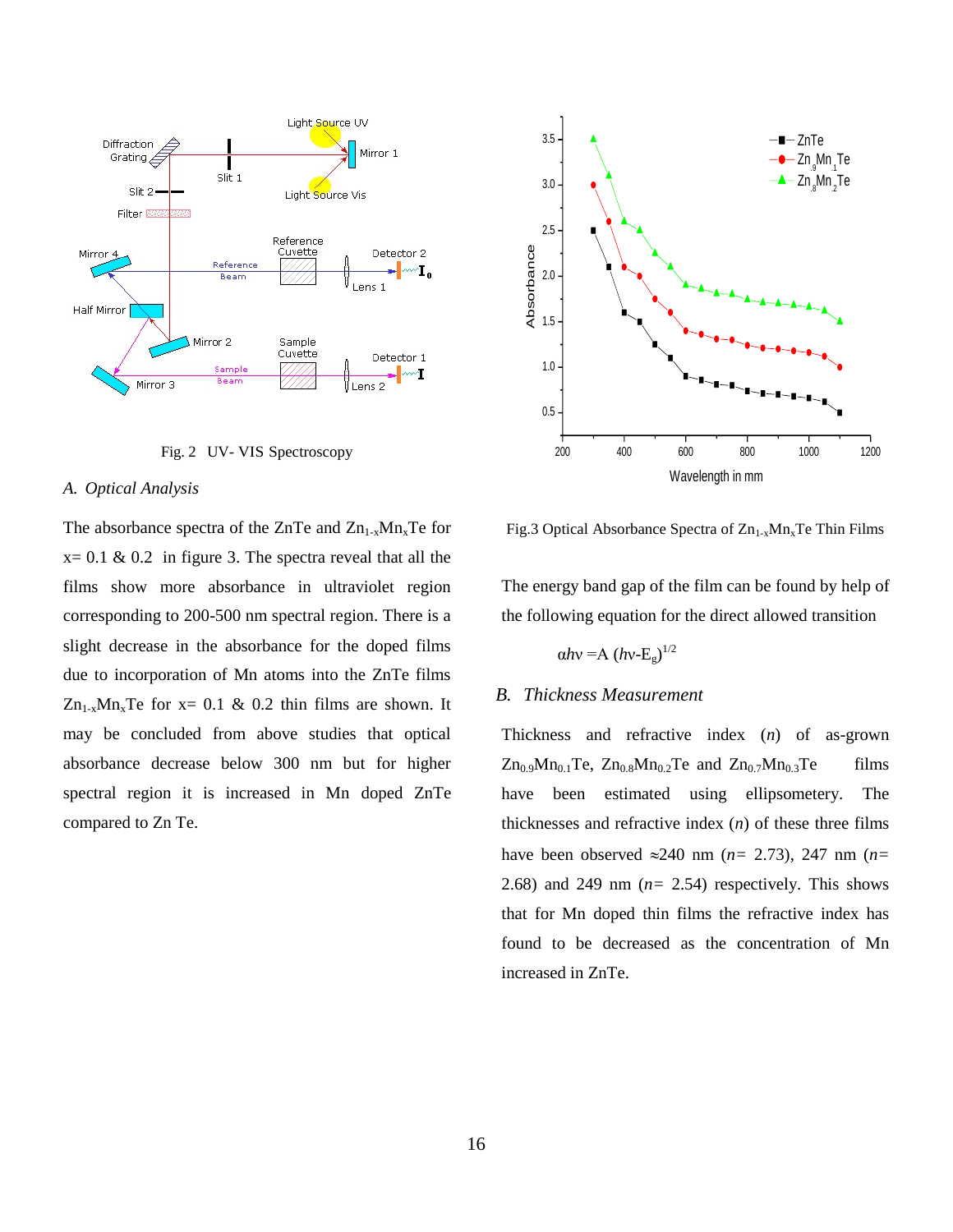## IV. CONCLUSION

ZnTe and  $Zn_{1-x}Mn_{x}Te$  for  $x=0.1$  & 0.2 thin films could be prepared using thermal evaporation method. It may be concluded from above studies that optical absorbance and refractive index decrease with the increasing concentration of Mn due to incorporation of Mn atoms into ZnTe films.

#### IV. ACKNOWLEDGEMENTS

We are also thankful to Coordinator, DSA programme Department of Physics, University of Rajasthan, Jaipur for providing the laboratories facilities. A special thanks from one of the authors (Dinesh C. Sharma) to Dr. Kuldeep Singh Rathore Amity University, Rajasthan

## V. REFERENCES

- [1] A. U. Ubale, V. P. Deshpande, Optoelectronics and Advanced Materials – Rapid Communications Vol. 5, No. 2, February 2011, p. 119-124.
- [2] F. Hamdani, D. J. Smith, H. Jang, W. Kim, A. Salvador, A. E. Botharev, J. M. Gibson, A. Y. Polyakov, M. Skowronski, H. Morkoc, J. Appl. Phys., **83**, 983 (1998).
- [3] M. S. Hossain et al. structural, elemental compositions and optical properties of ZnTe:V thin films, Chalcogenide Letters 7, (2010) 21-29.
- [4] K. H.ummer, Phys. Stat. Sol., **56**, 249 (1973).
- [5] J. H. Lee, K. H. Ko, B. O. Park, J. Cryst. Growth, **247**, 119 (2003).
- [6] B. Cao, W. Cai, Y. Li, F. Sun, L. Zhang, Nanotechnology, **16,** 1734 (2005).
- [7] T. Aoki, Y. Hatanaka, D. C. Look, Appl. Phys. Lett., **76**, 3257 (2000).
- [8] N. Saito, H. Haneda, T. Sekiguchi, N. Ohashi, I. Sakaguchi, K. Koumoto, Adv. Mater., **14**, 418 (2002).
- [9] D. K. Hwang, S. H. Kang, J. H. Lim, E. J. Yang, J. Y. Oh, J. H. Yang, S. J. Park, Appl. Phys. Lett. **86**, 222101 (2005).
- [10] Y. Liu, C. R. Gorla, S. Liang, N. Emanetoglu, Y. Lu, H. Shen, M. Wraback, J. Electron. Mater., **29**, 69 (2000).
- [11] D. C. Reynolds, D. C. Look, B. Jogai, Solid State Commun., **99**, 873 (1996).
- [12] V. R. Shinde, T. P. Gujar, C. D. Lokhande, Sens. Actuators B: Chem., **123**, 701 (2007).
- [13] J. Xu, Q. Pan, Y. Shun, Sens. Actuator, **B 66,** 277 (2000).
- [14] K. Vanheusden, C. H. Saeger, W. L. Warren, D. R. Tallant, J. A. Voight, Appl. Phys. Lett. **68**, 403 (1996).
- [15] K. Westermark, H. Rensmo, T. A. C. Lees, J. G. Vos H. T. Siegbahn, J. Phys. Chem. **B 10**, 10108 (2002).
- [16] N. Golego, S. A. Studenikin, M. Cocivera, J. Electrochem. Soc., **147**, 1592 (2000).
- [17] K. Woo, H. J. Lee, J. Ahn, Y. S. Park, Adv. Mater., **15,** 1761 (2003).
- [18] K. Nakaoka, J. Ueyama, K. Ogura, J. Elect. Chem., **571**, 93 (2004).
- [19] J. B. Reitz, E. I. Solomon, J. Am. Chem. Soc., **120**, 11467 (1998).
- [20] Y. Joseph, W. Ranke, W. Weiss, J. Phys. Chem., **B 104**, 3224 (2000).
- [21] L. Vayssieres, Adv. Mater. **15**, 464 (2003).
- [22] M. M. Thackeray, Prog. Solid State Chem., **25**, 1 (1997).
- [23] B. Cheng, E. T. Samulski, Chem. Commun., **8**, 986 (2004).
- [24] Z. Y. Fan, D. W. Wang, P. C. Chang, W. Y. Tseng, J. G. Lu, Appl. Phys. Lett., **85**, 5923 (2004).
- [25] Z. C. Jin, I. H. Amberg, C. G. Granquist, J. Appl. Phys., **64**, 5117 (1988).
- [26] O. F. Khan, P. O Brien, Thin Solid Films, **173**, 95 (1989).
- [27] Y. Ohya, H. Saiki, J. Mater. Sci., **29**, 4099 (1994).
- [28] Z. Y. Ning. S. H. Cheng, S. B. Ge, Y. Chao, Z. Q. Gang, Y. X. Zhang, Z. G. Lin. Thin Solid films, **307**, 50 (1997).
- [29] S. Major, A. Banerjee, K. L. Chopra, Thin Solid Films, **108**, 333 (1983).
- [30] B. D. Cullity, S. R. Stock. Elements of X-Ray diffraction. Preventice Hall (2001).